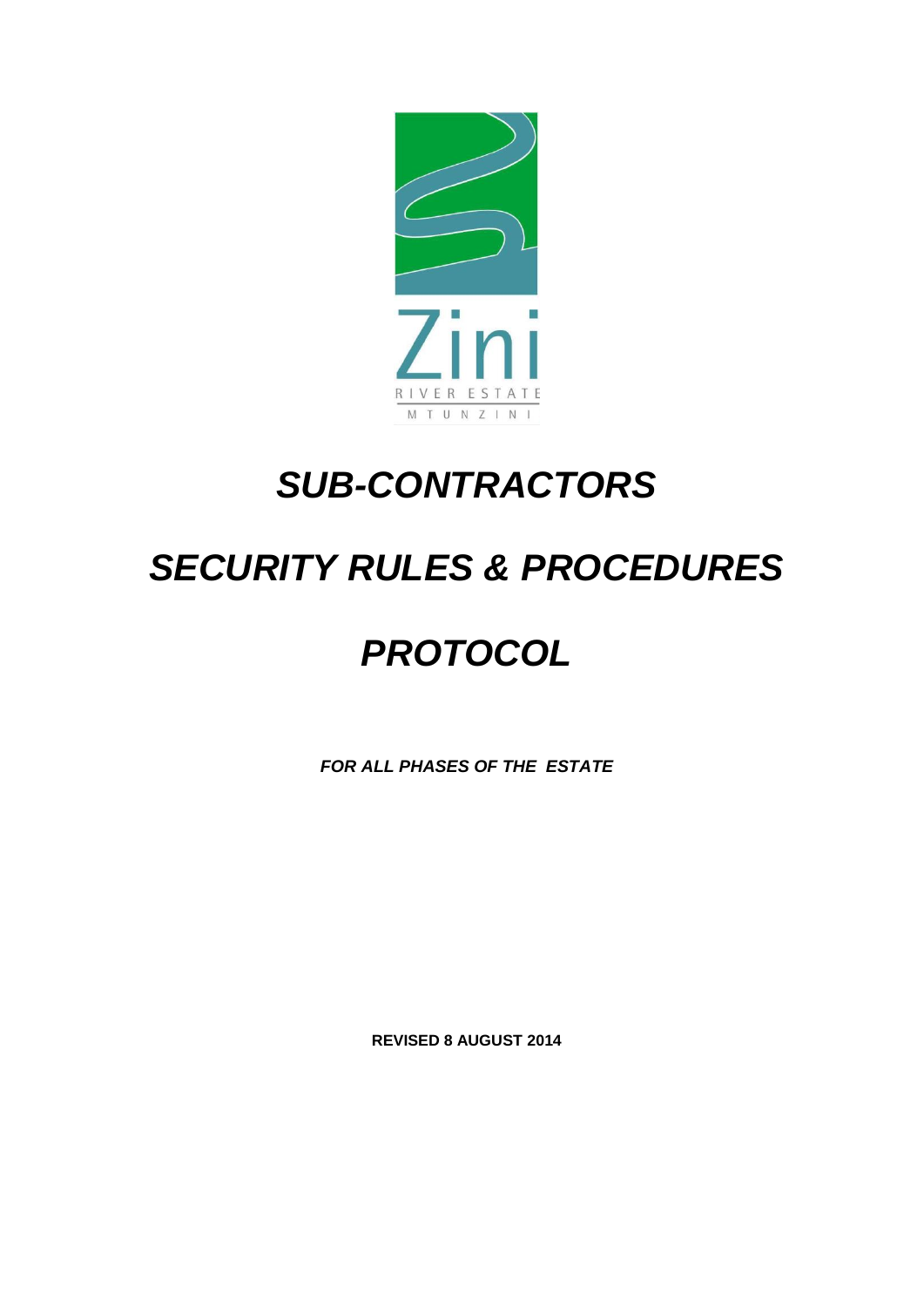## **1. ACCESS CONTROL FOR CONTRACTORS & SUB CONTRACTORS**

It is the intent of these access control rules and regulations to ensure the best achievable security for all contractors and homeowners during the building period. The security company has been instructed to be stringent in the application of these rules. Neither ZREHOA or the security company can accept responsibility for loss of construction materials on site and each contractor must take full responsibility and insurance for his building materials whilst working on the Estate.

- 1. All construction vehicles will access the Estate via the main entrance.
- 2. All workers must be registered in the office on the fingerprint system. They have to submit their ID's to be registered. The Contractor pays an amount of R100.00 and R50.00 for each employee.
- 3. No workers will be permitted to go to their construction site on foot. They must enter by motorized vehicle.
- 4. All passengers/workers must alight from the vehicle outside the main entrance. Once the vehicle has entered the Estate, the workers will enter the Estate via the turnstile.
- 5. A contractor/worker who enters and leaves the Estate on more than one occasion per day is required to go through the turnstile on each occasion.
- 6. No worker will be allowed to move between construction sites on foot. A contractor working on more than one site simultaneously will transport his workers by vehicle between the sites.
- 7. On leaving the Estate, the workers will alight from the vehicle inside the Estate and leave through the turnstile.
- 8. All workers entering the Estate must be accompanied by a supervisor/driver who must be able to identify himself and all his workers to the satisfaction of Security.
- 9. Only contractors and workers who have valid work on the Estate will be permitted entry. If any doubts exist, the Building Control Officer is to be contacted.
- 10. No casual labourers may be picked up or sourced at the main entrance.
- 11. Casual labourers will be treated as all other permanent workers, and will also wear identifiable clothing during the day.
- 12. Casual labourers must also be registered on the fingerprint system and the main contractor must notify the office when these casual labourers finished their job. Their fingerprints will then be deleted from the system.
- 13. The contractors will only be allowed on site between 6.30 in the morning and 17:00 during weekdays and now weekends. No work is allowed on Saturdays and Sundays unless prior arrangements have been made with the Estate Manager.
- 14. No building material will be allowed to leave the Estate after 16:00 and no deliveries will be received after 16:00.
- 15. Security control will be notified by the ZREHOA office of new contractors coming onto the Estate, the duration of their contract and the site they are working on. Contractors are expected to furnish the ZREHOA with this information.
- 17. While working on the Estate, all contractors and their workers will wear identifiable clothing (overall or T-shirt) clearly depicting the company/contractor's business name. .
- 18. A register of all contractors/workers will be handed to the Building Control Officer by the contractor's supervisor or responsible person, for control purposes.